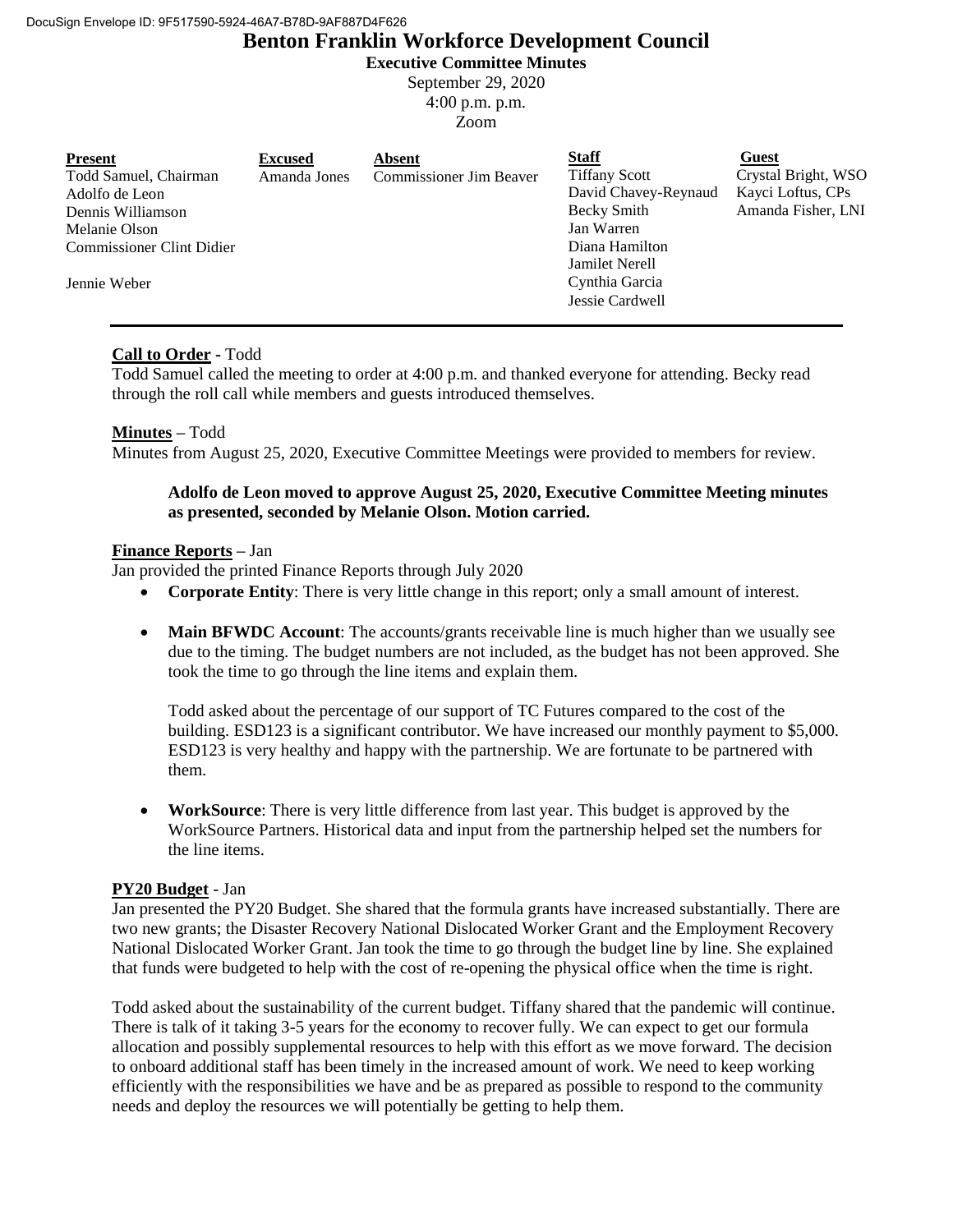Todd asked about the capacity to increase our funding. Tiffany answered that as we stand right now with the team of eight, we don't have the capacity to grow beyond what we are currently getting, but we could have the interest. We want our growth to be intentional, deliberate, and at a time that would make sense to respond to a need. We want to be able to perform and do right by the money we do have, but we want to respond to the needs of the community.

## **Dennis Williamson moved to approve the PY20 Budget as presented, seconded by Adolfo de Leon. Motion carried.**

## **BFWDC Team Updates** – Tiffany

Tiffany shared that October is coming, and this is when we reach out to our board officers to see if they want to continue in their roles. We will also reach out to the full board to see if there is an interest. Officers will be approved at the October Quarterly Meeting.

Tiffany congratulated the team. All of the PY20 grants and sub-recipient contracts have all been fully executed. This was a big job this year. The team was on point and was able to get the agreements completed with the sub-contractors.

We are in the middle of our annual audit. The auditors have done some work at the office practicing social distancing. They will be back to complete their audit of the Families Forward Washington Grant. It should be concluded within the next few weeks. We plan on them reporting out at the October Executive Committee Meeting.

Welcome to David Chavey-Reynaud, our new COO. He is very professional and has gelled with the team. We are going to be doing some team building tomorrow at our first Quarterly Connect.

Todd asked what the most significant challenges have been around working remotely. Tiffany reported that technology has been a periodic issue, but our team is very resilient and hardworking and has surmounted all challenges. We miss seeing each other regularly in the office.

## **PY20 Monitoring Plan** – Diana

Diana presented the PY20 Subrecipient Monitoring Plan. It contains all of the contracts that we are required to monitor throughout the year. Due to COVID-19, our area will be monitored virtually by the state in January instead of May as our participant files are paperless. The board has awarded over 4.6 million dollars this year to help with the employment and training needs of our community.

## **Adolfo de Leon moved to approve the PY20 Monitoring Plan as presented, seconded by Melanie Olson. Motion carried.**

# **EcSA Evaluation Report** – Jamilet

Jamilet presented the EcSA Evaluation Report and shared that the evaluation demonstrates all of the EcSA models in the state. The BFWDC report can be found between pages 9-16. This report shows the proposed model when we applied for the grant. EcSA is an initiative by the governor's office that included an evaluation by a third party. The first phase was to conduct an initial baseline data gathering. This shows the implementation plan and the challenges we have had due to COVID-19. It also includes some recommendations. These recommendations will play a part as we review the program and look for some flexibility within the contract to not only be able to provide resources to North Franklin County but also expand to other areas affected by COVID-19. She encouraged everyone to email her with any questions. The evaluation has no right or wrong; it helps us look at what we are doing and what can be adapted.

Todd mentioned that one positive outcome of this program is that it has brought partners together that have never worked together before. Jamilet shared that we have a long list of partners that meet together each month to see what they can do to help.